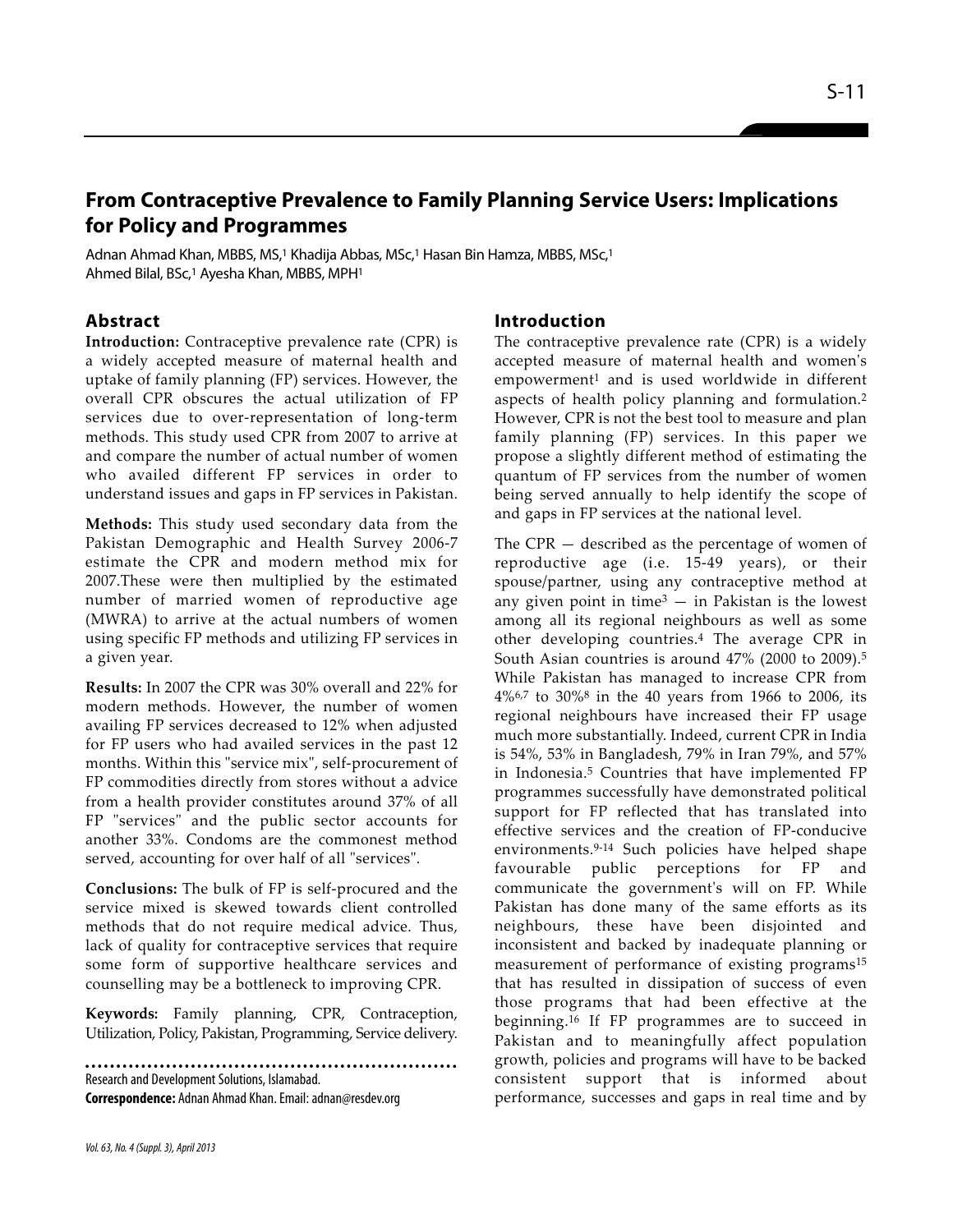specific locations. For this to happen, accurate measure of success and gaps will have to be considered.

Pakistan Government devolved health and population from the federal to provincial governments in 2010- 11.<sup>17</sup> This brought the management of these programs one step closer to the grassroots. However, this still means that provincial authorities must decide about remote health facilities located in provinces that have 20-40 districts each and can have up to 96 million population. This means that these officials must have precise, real time data that can discern service delivery and uptake patterns at facility level. Much of this is in the form of service delivery and commodity data of the health and population departments. However, periodically these data must be triangulated with service uptake data from community based surveys to understand gaps, inefficiencies and issues. This paper proposes one such methodology to use existing survey data about FP usage and venues from where services were availed to describe the quantum of services for in depth analysis of service delivery patterns.

## **Methods**

This study used data from PDHS 2006-07 to compute the annual CPR for 2007 and to estimate the number of women who availed FP services in 2007. According to the Pakistan Bureau of Statistics, there were 24 million MWRA in 2006-07. This is an estimate based on extrapolation of the 1998 census data using an annual population growth rate of 2.1% (UNFPA 2012).

The number of MWRA using FP and particular methods were calculated from the distribution of women for age groups of 15-19, 20-24, 25-29, 30-34, 35- 39, 40-44 and 45-49. In each of these age groups, we multiplied the proportion of users of each method by the total number of women in each group to arrive at actual number of users of each FP method by age groups. Total number of users of each method was calculated as the sum of all users of that method in each age group. Since IUDs and female sterilization are multi-year methods, women who had received an IUD or sterilization in the last 12 months were added to all users of condoms, pills and injections to arrive at the number of women who avail any FP service in a year.

The PDHS also asked women about where they had received their FP methods from. These include the several types of facilities in the public and private

sectors and self procurement from stores. Women who reported receiving their method from friends or relatives were counted as having self-procured their method. Current users of modern FP methods were adjusted for methods received within the past 12 months as above. This included all users of condoms, pills and injections along with 18% women with an IUD and 9% with sterilization. The proportion of women by each source of FP was multiplied with actual number of services users to estimate the number of women that availed FP services from each of these sources.

### **Results**

Approximately 7 million women use some form of family planning. Among these, 5.3 million use a modern contraceptive method, while others use a traditional method. When modern contraception users were adjusted for women who had availed contraceptive services within the past one year, the number of women drops from 5.3 million modern contraception users to 3 million women — around 12% of the MWRA — that avail FP services in any given year (Table-1). This change alters the method mix in that condom provision becomes the predominant "service" accounting for 55% of all FP services followed by pills and injections; while female sterilization that had constituted 38% of the method mix in the CPR only accounts for 6% of all FP services (Table-2).

A more pertinent pattern that emerges is that services for long term methods such as male or female sterilization and IUDs constitute a small proportion of the "service mix". Only around 0.18 million women receive female sterilization, 0.1 million receive IUDs and nearly no men receive male sterilization. Thus less than 0.3 million individuals receive any long term method services in any given year.

Another salient finding is the distribution of services between the public sector, private doctors, NGOs and the number of women who directly buy services from stores or chemists/ pharmacies. All told the public sector serves around one million women. The Ministry and Departments of Population Welfare serve 0.47 million women while the Ministry and Departments of Health serve 0.53 million women. Together that accounts for approximately 4% of all MWRA. NGOs and private health provider account for approximately 16% of the services (2% of MWRA), while a staggeringly high 35% of women directly buy FP supplies from stores where they are extremely unlikely to receive any instructions or counselling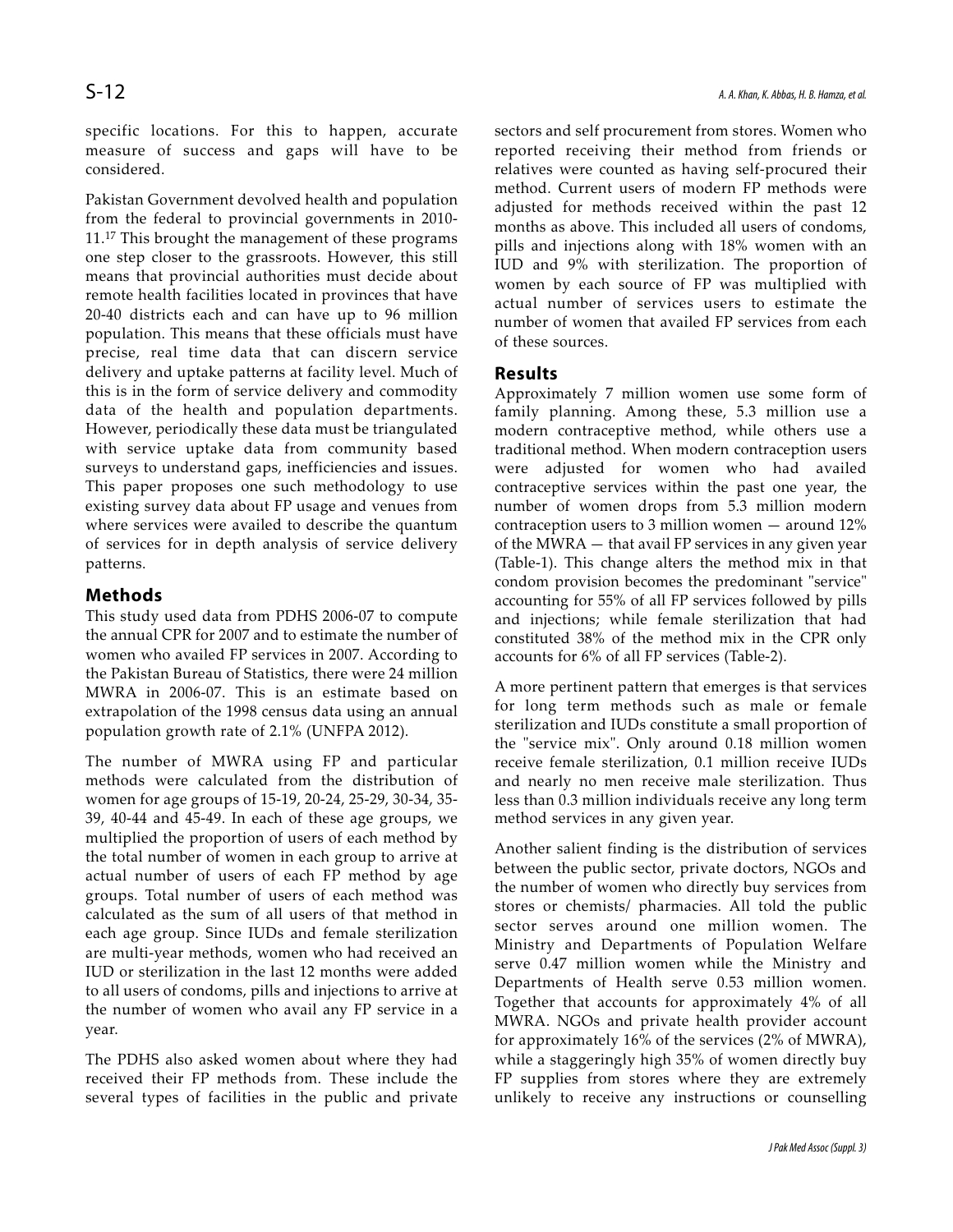|                                                | Female sterilization<br><b>Total MWRA with</b> | <b>Total MWRA</b><br>with IUDs* | <b>Female sterilizations</b><br>conducted in 2006-7 | <b>IUD</b> conducted<br>2006-7 | Pills        | Injections         | Condoms   | <b>Total Modern</b><br>Method Users | <b>Total contraception</b><br>services last year | $\overline{\mathcal{E}}$ |
|------------------------------------------------|------------------------------------------------|---------------------------------|-----------------------------------------------------|--------------------------------|--------------|--------------------|-----------|-------------------------------------|--------------------------------------------------|--------------------------|
| <b>Public Sector</b>                           | 1,477,326                                      | 297,464                         | 132,959                                             | 54,084                         | 235,678      | 294,094            | 283,913   | 2,600,373                           | 1,000,729                                        | 33%                      |
| Ministry and Departments of Population Welfare | 1,446,718                                      | 201,527                         | 130,204                                             | 36,641                         | 79,069       | 162,875            | 57,459    | 1,959,701                           | 466,248                                          | 15%                      |
| Government hospital/RHSC*                      | 1,377,341                                      | 156,112                         | 123,961                                             | 28,384                         | 66,316       | 92,660             | 45,629    | 1,744,349                           | 356,950                                          | 12%                      |
| Rural health centre/MCH* centre                | 48,972                                         | 11,354                          | 4,407                                               | 2,064                          | $\mathbf I$  | 23,597             | 1,690     | 86,141                              | 31,758                                           | 1%                       |
| Family welfare centre                          |                                                | 34,061                          |                                                     | 6,193                          | 12,753       | 46,618             | 3,380     | 96,908                              | 68,944                                           | 2%                       |
| Mobile service camp                            | 20,405                                         | $\mathbf{r}$                    | 1,836                                               | $\mathbf{I}$                   | $\mathbf{I}$ | $\mathbf{r}$       | 3,380     | 26,919                              | 5,216                                            | 0%                       |
| Male mobilizer                                 |                                                | $\mathbf{r}$                    | $\mathbf{r}$                                        |                                | $\mathbf{I}$ |                    | 3,380     | 5,384                               | 3,380                                            | 0%                       |
| Ministry and Departments of Health             | 30,609                                         | 95,937                          | 2,756                                               | 17,444                         | 156,609      | 131,220            | 226,454   | 640,672                             | 534,482                                          | 17%                      |
| LHW*                                           | 8,162                                          | 36,331                          | 735                                                 | 6,606                          | 143,856      | 77,121             | 184,205   | 452,239                             | 412,522                                          | 13%                      |
| È,                                             | 14,284                                         | 47,117                          | 1,286                                               | 8,567                          | 12,753       | 33,956             | 32,109    | 139,979                             | 88,671                                           | 3%                       |
| Basic health unit                              | 6,122                                          | 12,489                          | 551                                                 | 2,271                          | $\mathbf{r}$ | 20,143             | 8,450     | 48,454                              | 31,415                                           | 1%                       |
| Other public                                   | 2,041                                          | $\mathbf{I}$                    | 184                                                 | $\mathbf{I}$                   | $\mathbf{r}$ | $\bar{\mathbf{I}}$ | 1,690     | $\mathbf{I}$                        | 1,874                                            | 0%                       |
| Private Sector                                 | 526,450                                        | 232,181                         | 47,381                                              | 42,215                         | 159,670      | 240,570            | 463,048   | 1,620,522                           | 952,883                                          | 31%                      |
| Private/NGO hospital/clinic                    | 465,235                                        | 196,417                         | 41,871                                              | 35,712                         | 53,563       | 117,983            | 35,489    | 872,175                             | 284,619                                          | 9%                       |
| Pharmacy/ Chemists                             |                                                | 3,406                           | $\blacksquare$                                      | 619                            | 82,130       | 15,539             | 387,000   | 484,541                             | 485,289                                          | 16%                      |
| Private doctor                                 | 61,215                                         | 24,410                          | 5,509                                               | 4,438                          | 10,713       | 70,214             | 10,140    | 177,665                             | 101,014                                          | 3%                       |
| Dispenser/compounder                           |                                                | 5,109                           | $\mathbf{r}$                                        | 929                            | 10,203       | 34,532             | 16,900    | 64,606                              | 62,563                                           | 2%                       |
| Other private medical                          |                                                | 2,838                           | $\mathbf I$                                         | 516                            | 3,061        | 2,302              | 13,520    | 21,535                              | 19,399                                           | 1%                       |
| Other Source                                   | 36,729                                         | 38,034                          | 3,306                                               | 6,915                          | 114,778      | 40,862             | 942,996   | 1,162,900                           | 1,108,858                                        | 36%                      |
| Shop (not pharmacy/ chemist)                   |                                                | $\mathbf I$                     | $\mathbf I$                                         | $\mathbf{I}$                   | 36,729       | 9,208              | 515,437   | 554,531                             | 561,374                                          | 18%                      |
| Friend/relative                                |                                                |                                 | $\blacksquare$                                      | $\blacksquare$                 | 21,935       | 7,482              | 3,380     | 32,303                              | 32,797                                           | 1%                       |
| Dai/traditional birth attendant                |                                                | 38,034                          | $\mathbf{I}$                                        | 6,915                          | 6,122        | 7,482              | 3,380     | 53,838                              | 23,899                                           | 1%                       |
| <b>Other</b>                                   |                                                | $\mathbf{r}$                    | $\bar{\phantom{a}}$                                 | $\mathbf{r}$                   | 5,101        | $\mathbf{r}$       | 10,140    | 16,151                              | 15,241                                           | $6\%$                    |
| Don't know                                     | 24,486                                         | $\mathbf I$                     | 2,204                                               | $\blacksquare$                 | 39,280       | 14,388             | 405,590   | 484,541                             | 461,461                                          | 15%                      |
| Missing                                        | 12,243                                         | $\mathbf{I}$                    | 1,102                                               | $\mathbf{I}$                   | 5,611        | 2,302              | 5,070     | 21,535                              | 14,085                                           | 0%                       |
| Total                                          | 2,040,505                                      | 567,679                         | 183,645                                             | 103,214                        | 510,126      | 575,527            | 1,689,957 | 5,383,794                           | 3,062,470                                        |                          |

*Vol. 63, No. 4 (Suppl. 3), April 2013*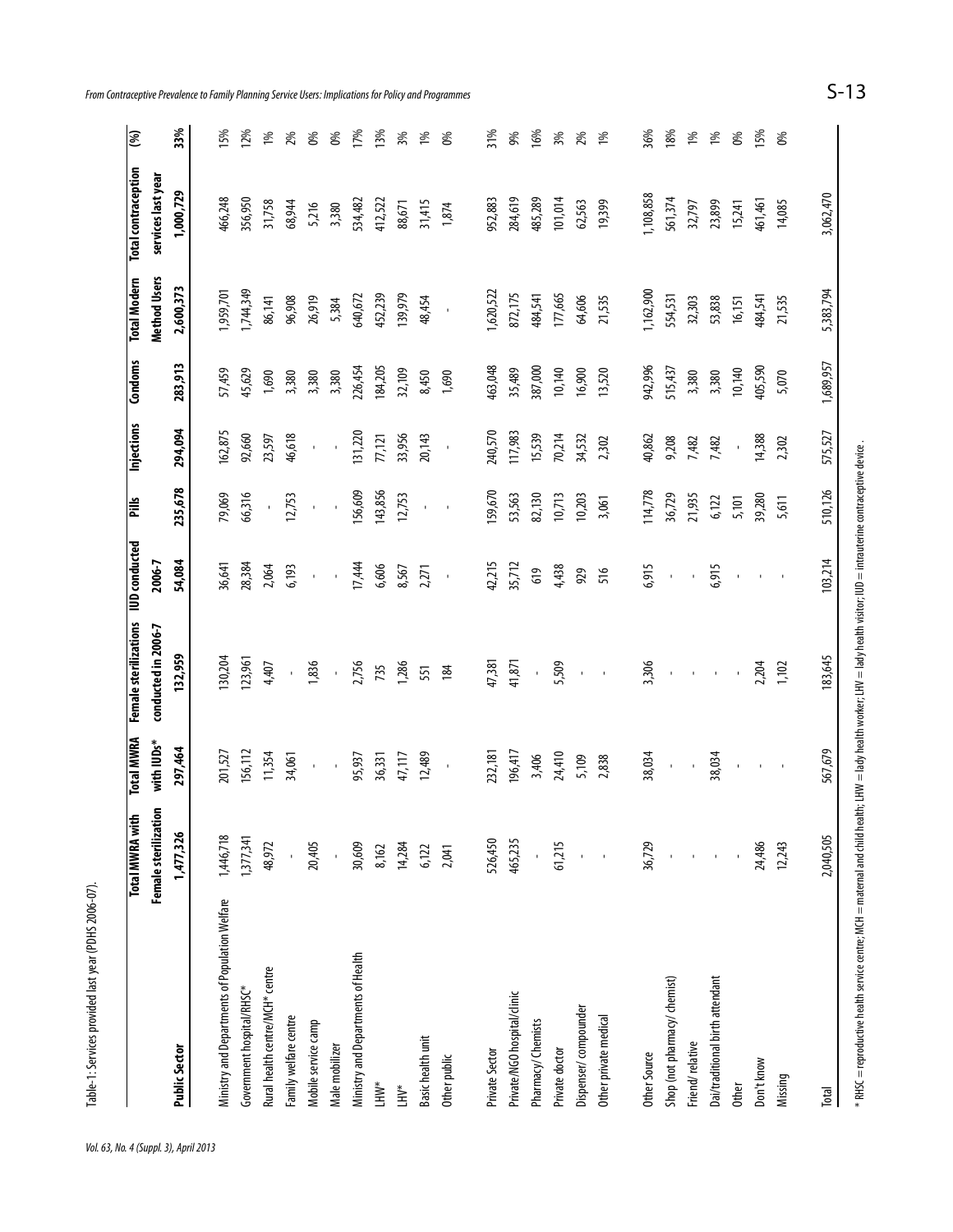Table-2: Percentage change in method mix from 1990 to 2007and the adjusted method mix (2007).

|                             | 2007                | <b>Proportion of all</b> | <b>Method</b> | <b>Number of women</b>  | <b>Service mix (Services</b> |
|-----------------------------|---------------------|--------------------------|---------------|-------------------------|------------------------------|
|                             | Population $\alpha$ | <b>MWRA (%)</b>          | mix(%)        | served in last one year | delivered in one year) (%)   |
| Not using any contraception | 18,616,206          | 78                       |               |                         |                              |
| Pills                       | 510,126             |                          | 10            | 510,126                 | 17                           |
| Injections                  | 575,527             |                          | 11            | 575,527                 | 19                           |
| Condoms                     | 1,689,957           |                          | 31            | 1,689,957               | 55                           |
| $IUDs*$                     | 567,679             |                          | 11            | 103,214                 |                              |
| Female sterilization        | 2,040,505           | q                        | 38            | 183,645                 | b                            |
| Total                       | 24,000,000          | 100                      |               | 3,062,470               |                              |

\*IUD= intrauterine contraceptive device.

<sup>α</sup>Estimated by the Pakistan Census Bureau, based on extrapolation on the 1998 census.

about the use of these methods.

#### **Discussion**

CPR in Pakistan has shown a modest annual increase in the 6 decades of FP programming. We found that all providers combine to serve 3 million women or around 12% of MWRA with FP services. Most contraception users buy their methods directly from stores without recourse to a health provider. These women are therefore not counselled in the correct use of these methods and don't have recourse when they experience side effects. Many a times these side effects are minor and may not warrant changing or stopping the method and yet without advice, many experts feel that this is exactly what happens and results in very high levels of method switching among modern contraception users in Pakistan.<sup>18</sup>

Over the last 5 decades, CPR has increased by an average of around 0.5 percent annually. During this time the role of the government has shrunk despite investment of over USD 652 million in family planning in the past decade (UNFPA data, Khan, MA. Personal communication). While much of the CPR is due to female sterilization, in effect, very few women receive this method in any given year. Most women use condoms, often directly from stores without advice from a health provider, suggesting that either they are opting for methods that they can control, don't trust health providers or both. Indirectly this has resulted in a service mix that is deeply skewed towards short term methods despite the fact that the unmet need for limiting families remains high.<sup>19</sup>

Despite a quarter of the women having an unmet need, the overall service provision is very low, resulting in a low CPR. Only around 12% of MWRA — less than half as many as the women with an unmet need — receive FP commodities each year and only around 5-6% receive formal FP services from any public or private provider. Despite considerable expenditures, the two government departments of Health and Population Welfare, serve around 2% of MWRA each.

This limited scope of services went unnoticed partly due to reliance of CPR. While CPR was low by regional standards, it still showed that a third of the women used some FP. Unfortunately 8% of these were using a traditional method and 10% were women who had received either sterilization or an IUD in a previous year but were still counted as an FP user due to longevity of the method. Thus using not only is CPR misleading when measuring the success of FP programs, nor does it help with planning for services. In this paper we demonstrate that looking specifically at the number of women who avail FP services is a more useful planning and measurement tool.

Looking at the "service mix" also reveals dominance of short term methods that are controlled by users. It shows self procured condoms are the commonest method used and suggests that women are often not using formal providers. This may be due to a lack of access of women/ couples to providers, a lack of trust in existing providers or because don't find value in existing services. In the public sector, most providers and facilities have limited menu of methods available. The lady health workers of the Health Departments provide condoms and pills and have only recently started carrying injections. They almost never ask women about or refer them for long term methods. Basic Health Units of the Health Departments inconsistently stock FP supplies and almost never ask women about their FP needs. The Family Welfare and Reproductive Health Centres of the Population Welfare Departments are perhaps the best stocked in terms of contraceptive choices but have the least "foot traffic" and remain underutilized. Using the number women clients of FP services from PDJS suggests that on average each of the 3300 Population Welfare facilities nationwide conducts one sterilization every week and provides one IUD every other week. Similarly, each of the nearly 100,000 lady health workers serves on average 4.3 women with FP services every year. These limited scope of services in face of fixed costs mean that public sector is